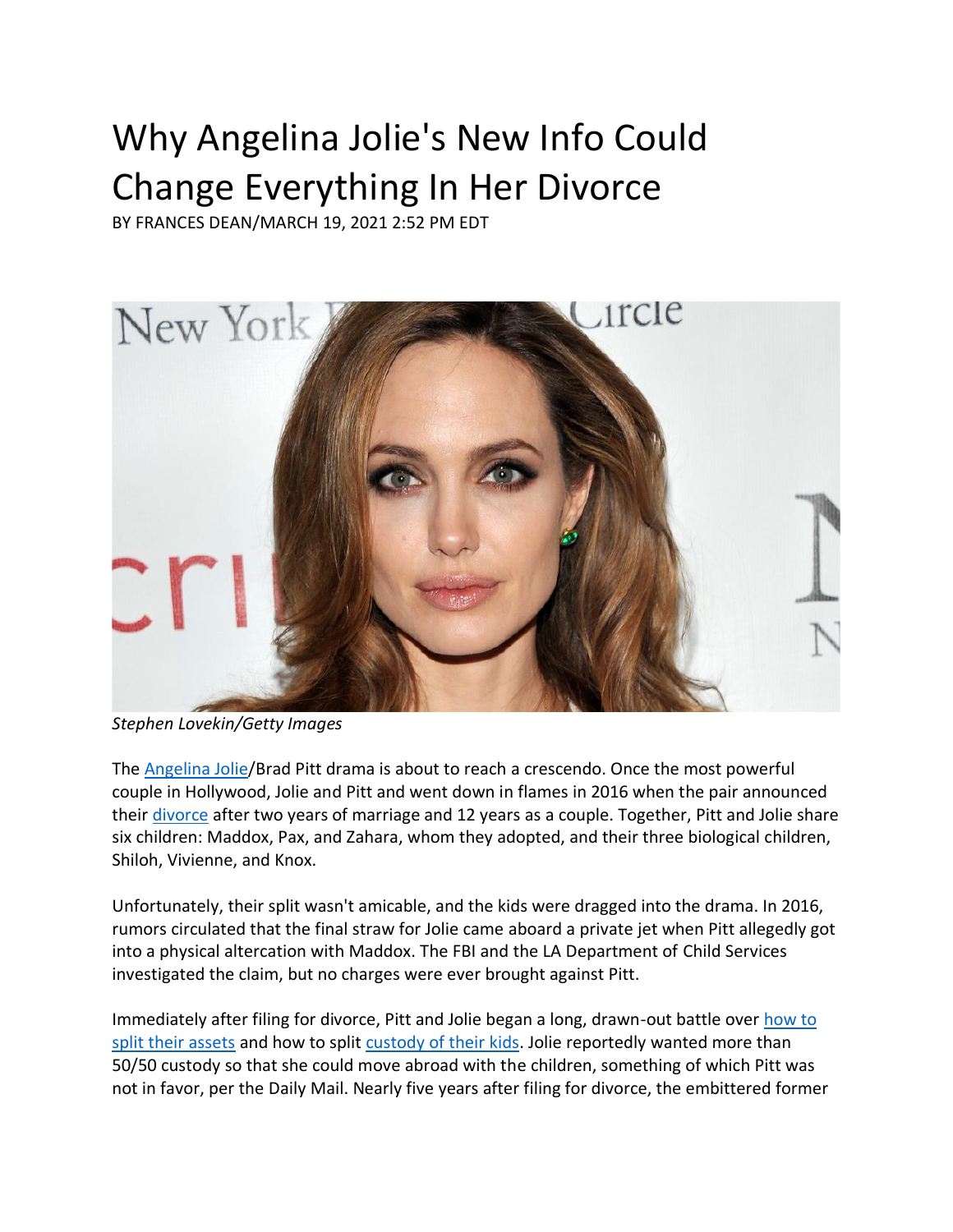lovers are finally due in court in 2021. Jolie has recently claimed that she has proof that Pitt was abusive towards their children in the past — and she's not afraid to use it.

Nicki Swift spoke to Peter Walzer of [top family law firm](https://developwm.wpengine.com/news/walzer-melcher-named-best-family-law-firm-in-2020-by-chambers-partners/) Walzer Melcher, an LA [celebrity divorce](https://developwm.wpengine.com/portfolio/peter-m-walzer-celebrity-divorce-lawyer/)  [lawyer,](https://developwm.wpengine.com/portfolio/peter-m-walzer-celebrity-divorce-lawyer/) about what we can expect from the trial and what Jolie's alleged proof means.



The new info might not be good for Angelina Jolie

*Anthony Harvey/Getty Images*

According to Los Angeles [top family law attorney](https://developwm.wpengine.com/news/celebrity-divorce-lawyer-peter-m-walzer-awarded-acfls-hall-of-fame-award-2020/) Peter M. Walzer, Angelina Jolie's claims that she has proof Brad Pitt abused their children might backfire in their upcoming [custody battle.](https://developwm.wpengine.com/family-law-practice-areas/custody-litigation/) "The tactics Jolie is using are common in custody cases," he explained, adding that it was "unusual" that Jolie waited this long before bringing forward this information.

Pitt was cleared of all allegations of child abuse in 2016, so it remains unclear whether Jolie has new "proof" of the 2016 incident or evidence of some new form of domestic violence. [Domestic](https://developwm.wpengine.com/news/j-m-v-w-t-domestic-violence/)  [violence](https://developwm.wpengine.com/news/j-m-v-w-t-domestic-violence/) a broad term, especially under California law, Walzer further explained. It can mean anything from "sexual assault" to "stalking, threatening, or hitting someone."

Jolie is not seeking protection from Pitt for herself, Walzer told Nicki Swift. Instead, she is hoping to obtain a Family Code 3044 presumption. That's legal speak for the presumption that Pitt has perpetrated domestic violence in the past. The presumption would give Jolie a leg up in the custody battle, especially because judges are often "reluctant" to dismiss allegations of domestic abuse. Walzer went on to explain why this latest tactic of Jolie's might not be such a wise move. "Jolie's delay in bringing this case (unless the allegations were from more recent actions) impugns her credibility."